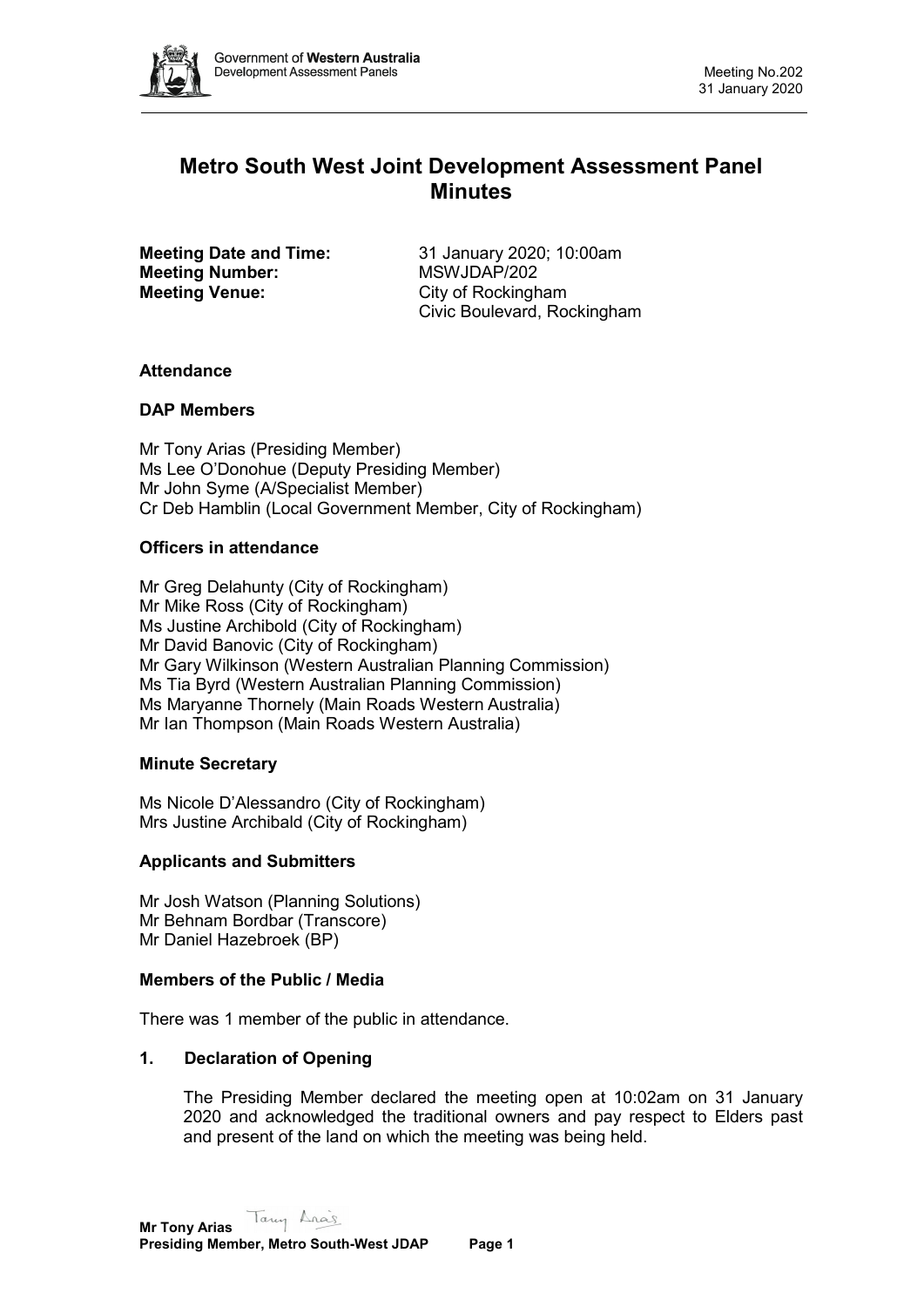

The Presiding Member advised that the meeting is being audio recorded in accordance with Section 5.16 of the DAP Standing Orders 2017 which states *'A person must not use any electronic, visual or audio recording device or instrument to record the proceedings of the DAP meeting unless the Presiding Member has given permission to do so.'* The Presiding Member granted permission for the minute taker to record proceedings for the purpose of the minutes only.

# **2. Apologies**

Nil

# **3. Members on Leave of Absence**

Nil

# **4. Noting of Minutes**

DAP members noted that signed minutes of previous meetings are available on the [DAP website.](https://www.dplh.wa.gov.au/about/development-assessment-panels/daps-agendas-and-minutes)

# **5. Declaration of Due Consideration**

All members declared that they had duly considered the documents.

## **6. Disclosure of Interests**

Nil

# **7. Deputations and Presentations**

- **7.1** Ms Maryanne Thornley and Mr Ian Thompson (Main Roads WA) addressed the DAP against the application at Item 8.1. Ms Maryanne Thornley and Mr Ian Thompson answered questions from the panel.
- **7.2** Ms Lorraine Cranch (Singleton Residents Association) addressed the DAP in support of the application of Item No.8.1.
- **7.3** Mr Behnam Bordbar (Transcore) addressed the DAP in support of the application of Item No.8.1 and responded to questions from the panel.
- **7.4** Mr Josh Watson (Planning Solutions) addressed the DAP in support of the application at Item 8.1. Mr Josh Watson responded to questions from the panel.

# **PROCEDURAL MOTION**

**Moved by:** Ms Lee O'Donohue **Seconded by:** Cr Deb Hamblin

That the meeting be adjourned for a period of 15 minutes to allow members to consider legal advice received from the Department.

#### **The Procedural Motion was put and CARRIED UNANIMOUSLY.**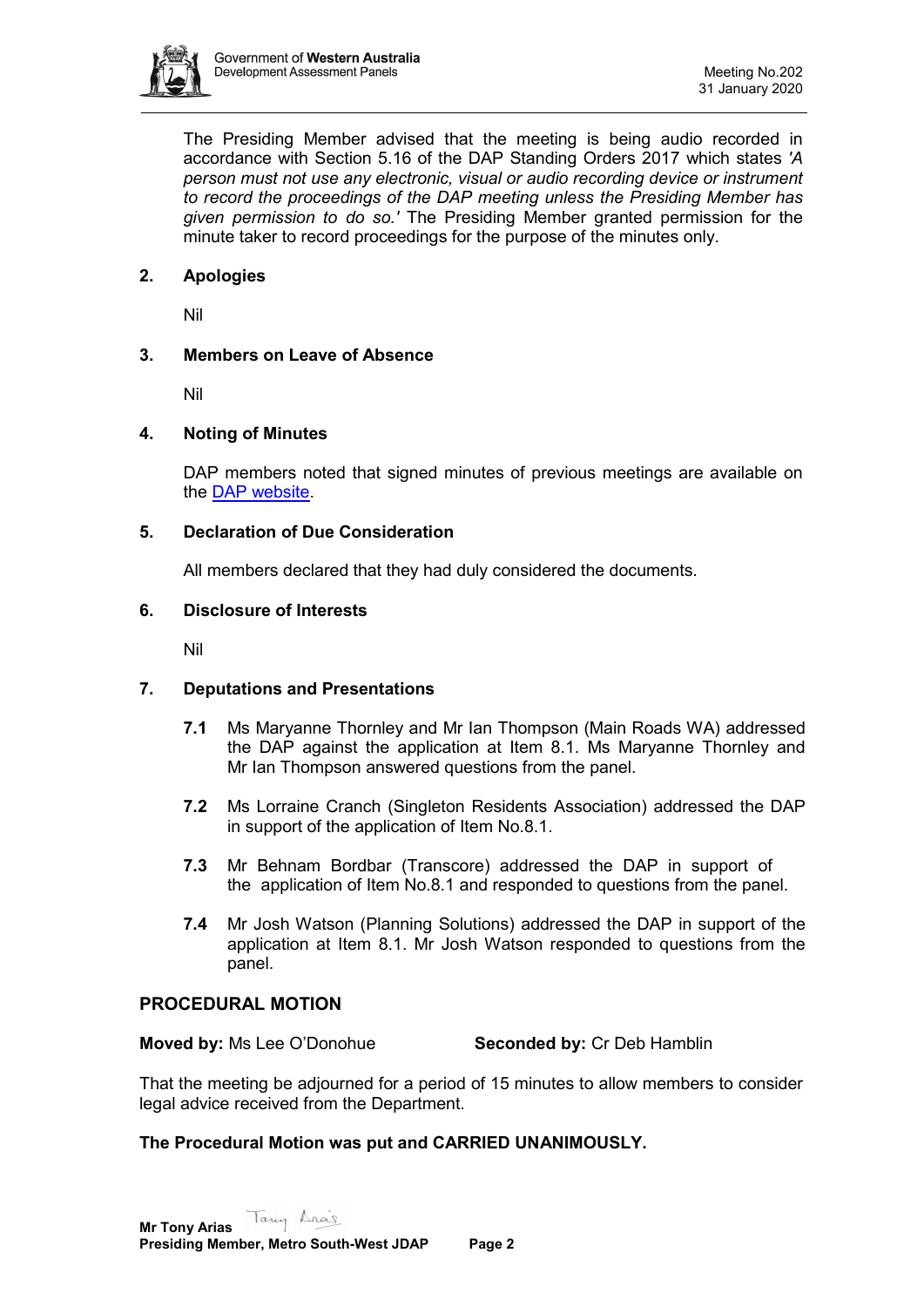

*The meeting was closed to the public at 11:06am The meeting was opened to the public at 11:21am*

## **8. Form 1 – Responsible Authority Reports – DAP Application**

| 8.1a Property Location:  | Lot 492 (No.2514) Mandurah Road, Singleton<br>and Lot 24 (No.15) Jade Court, Singleton |
|--------------------------|----------------------------------------------------------------------------------------|
| Development Description: | <b>Commercial Development</b>                                                          |
| Applicant:               | <b>Planning Solutions</b>                                                              |
| Owner:                   | <b>APB Pty Ltd</b>                                                                     |
| Responsible Authority:   | City of Rockingham                                                                     |
| DAP File No:             | DAP/19/01644                                                                           |
|                          |                                                                                        |

## **REPORT RECOMMENDATION**

| <b>Moved by: Ms Lee O'Donohue</b> | <b>Seconded by: Mr John Syme</b> |
|-----------------------------------|----------------------------------|
|-----------------------------------|----------------------------------|

That the Metro South-West Joint Development Assessment Panel resolves to:

**Approve** the DAP Application reference DAP/19/01644 and accompanying plans:

- Site Location Plan, Dwg DA01, Rev A, Dated 11.07.19;
- Demolition Plan, Dwg DA02, Rev B, Dated 09.07.19;
- Site Plan, Dwg DA03, Rev D, Dated 09.07.19;
- Survey Overlay, DA04, Rev B, dated 09.07.19;
- Landscape Plan, DA05, Rev C, dated 09.07.19;
- Floor Plan, DA06, Rev B, dated 11.07.19;
- Elevations, DA07, Rev C, dated 09.07.19;
- Elevations, DA08, Rev C, dated 09.07.19;
- Perspectives, DA09, Rev B, dated 09.07.19;
- Perspectives, DA10, Rev B, dated 09.07.19;
- Perspectives, DA11, Rev B, dated 09.07.19;

in accordance with Clause 68 of the *Planning and Development (Local Planning Schemes) Regulations 2015* and the provisions of Clause 68(2)(c) of the deemed provisions of the City of Rockingham Town Planning Scheme No.2, subject to the following conditions of approval:

#### **Conditions**

- 1. This decision constitutes development approval only and is valid for a period of 2 years from the date of approval. If the subject development is not substantially commenced within the 2 year period, the approval shall lapse and be of no further effect.
- 2. Prior to applying for a Building Permit, revised drawings shall be provided illustrating that:
	- The commercial Pylon Sign has a maximum height of 9 metres from the ground level, measured from the street; and
	- BP Floor Plan and Site plan are provided with screening device along the eastern elevation of the building to ensure external fixtures are screened from view.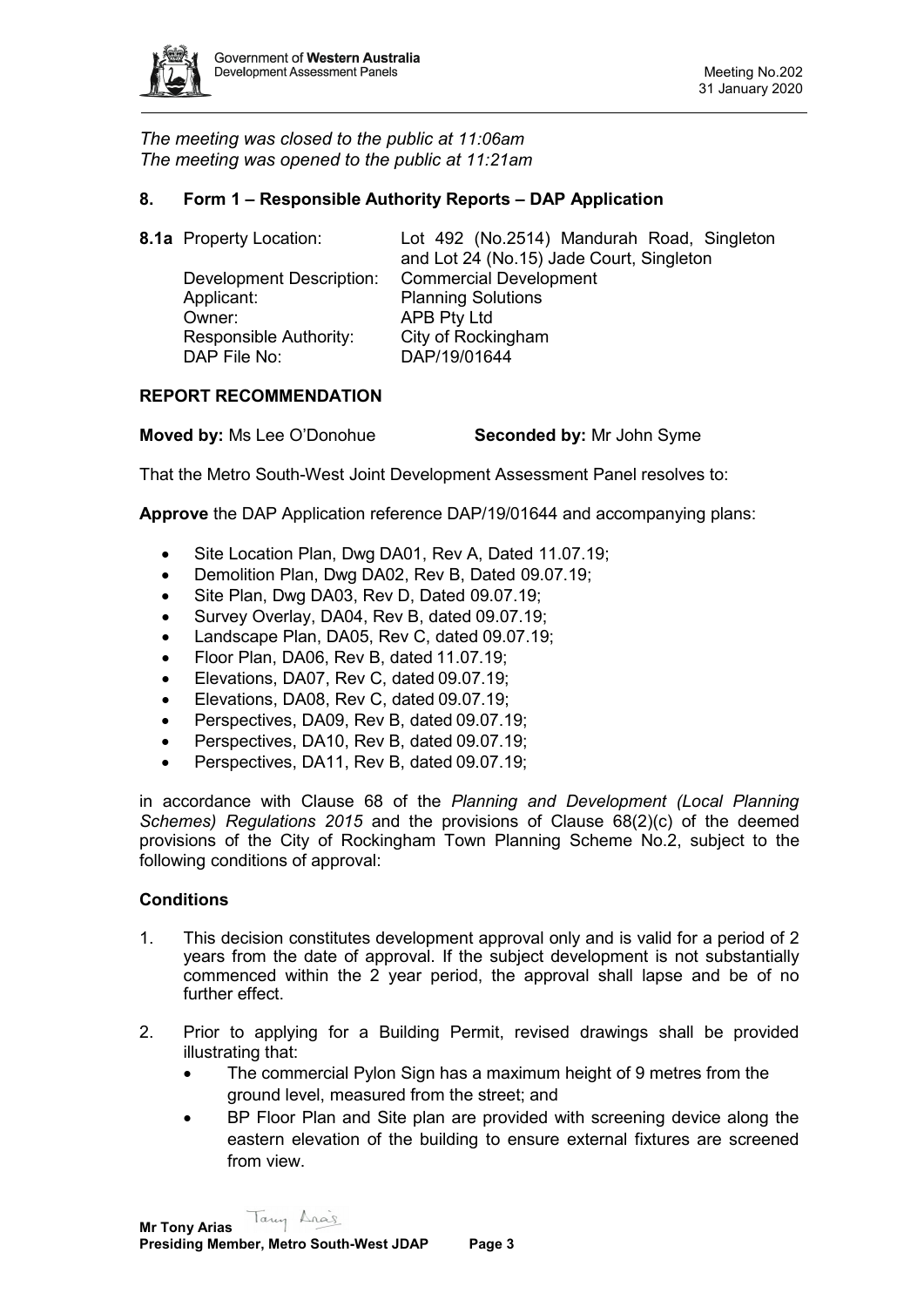

3. Prior to commencement of development, a Stormwater Management Plan must be prepared by a suitably qualified engineer showing how stormwater will be contained on-site and those plans must be submitted to the City of Rockingham for its approval.

All stormwater generated by the development must be managed in accordance with Planning Policy 3.4.3 - Urban Water Management to the satisfaction of the City of Rockingham.

The approved plans must be implemented and all works must be maintained for the duration of the development.

- 4. Prior to applying for a Building Permit, an updated Landscaping Plan to the satisfaction of the City of Rockingham must be prepared and must include the following:
	- (i) the location, number and type of existing and proposed trees and shrubs, including calculations for the landscaping area;
	- (ii) any lawns to be established and areas to be mulched;
	- (iii) any natural landscape areas to be retained, including retention of all existing street trees adjoining the site;
	- (iv) those areas to be reticulated or irrigated;
	- (v) proposed upgrading to landscaping, paving and reticulation of all verge areas; and
	- (vi) the portion of existing concrete kerbing within the Mandurah Road verge is to be removed in order to provide a continuous irrigated turf verge;
	- (vii) show concrete garden kerb separation between garden beds and turf areas ; and
	- (viii) show portions of proposed footpath to be installed and connected to the existing.

The landscaping, paving and reticulation must be completed prior to the occupation of the development, and the approved Landscaping Plan must be maintained at all times to the satisfaction of the City of Rockingham for the duration of the development.

5. Prior to occupation of the development, the Asset Protection Zone, as depicted in the Bushfire Management Plan prepared by Eco Logical, dated October 2019, must be provided in accordance with the WAPC's Guidelines for Planning in Bushfire Prone Areas.

The Asset Protection Zone must be maintained for the duration of the development.

6. Prior to the occupation of the development the landowner/s of Lot 24 Jade Court, Singleton and Lot 492 Mandurah Road, Singleton shall enter into a legal agreement with the City of Rockingham to ensure that appropriate arrangements are put in place for the ongoing maintenance of the Asset Protection Zone as depicted in the Bushfire Management Plan prepared by Eco Logical, dated October 2019.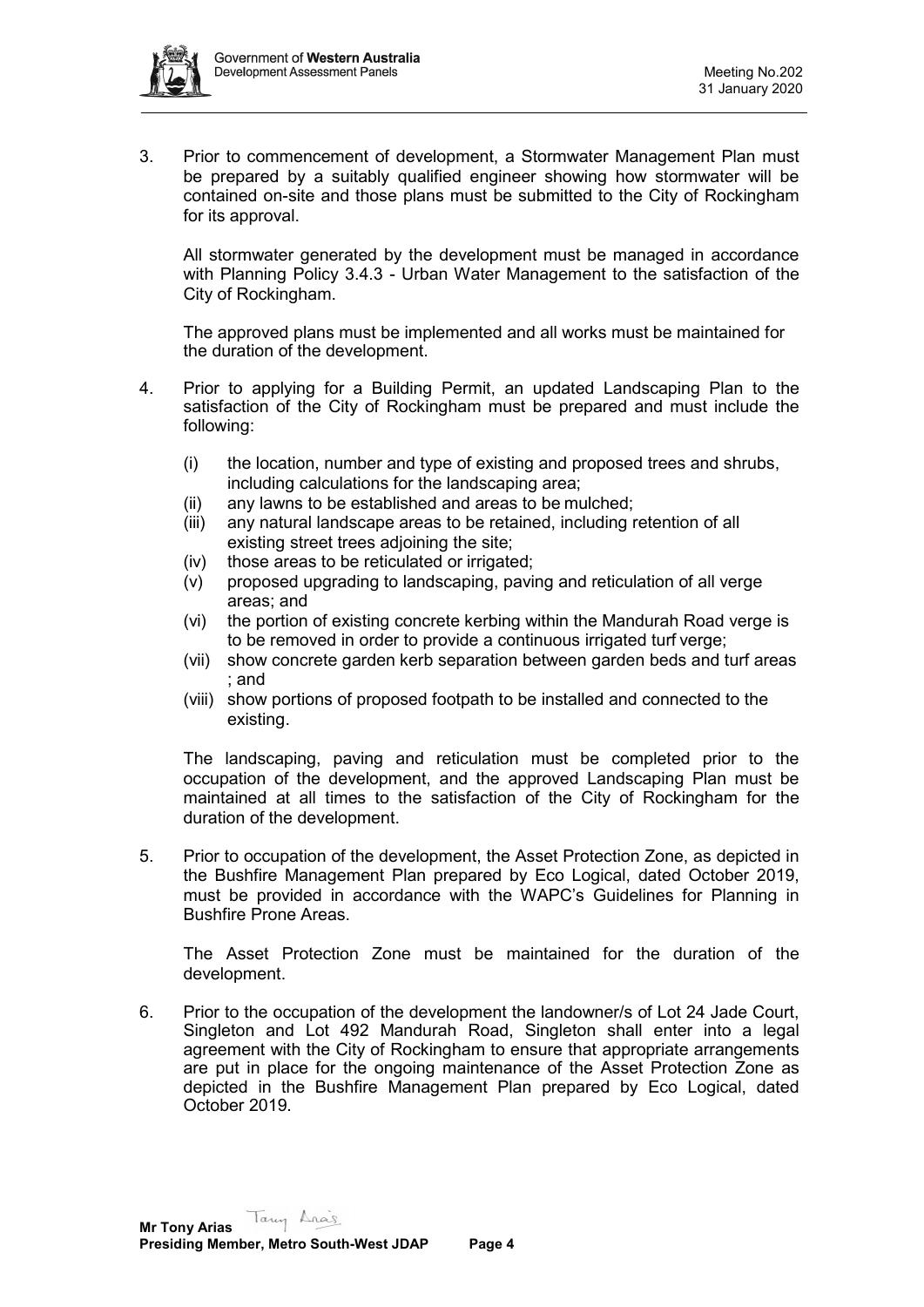

- 7. Prior to applying for a Building Permit, a Waste Management Plan must be prepared and include the following detail to the satisfaction of the City of Rockingham:
	- (i) the location of bin storage areas and bin collection areas;
	- (ii) the number, volume and type of bins, and the type of waste to be placed in the bins;
	- (iii) management of the bins and the bin storage areas, including cleaning, rotation and moving bins to and from the bin collection areas;
	- (iv) frequency of bin collections;
	- (vi) the collection of the bins from an approved position on the Pedicel Avenue road reserve.

All works must be carried out in accordance with the approved Waste Management Plan, for the duration of development and maintained at all times.

8. Prior to applying for a Building Permit, an external lighting plan is to be submitted and approved by the City of Rockingham, demonstrating compliance with AS/NZS 4282 - Control of Obtrusive Effects of Outdoor Lighting and AS/NZS 1158.3.1:2005 - Lighting for Roads and Public Spaces.

External lighting is to be implemented in accordance with the lighting plan for the duration of the development, to the satisfaction of the City of Rockingham.

- 9. Prior to applying for a Building Permit, a Sign Strategy must be prepared (which must include the information required by *Planning Policy 3.3.1, Control of Advertisements*) to the satisfaction of the City of Rockingham and it must thereafter be implemented for the duration of the development.
- 10. Prior to the occupation of the development, a Final Acoustic Assessment must be prepared and provided to the City of Rockingham which demonstrates to the City's satisfaction, that the completed development complies with the *Environmental Protection (Noise) Regulations 1997*.

The Final Acoustic Assessment must include the following information:

- (i) noise sources compared with the assigned noise levels as stated in the *Environmental Protection (Noise) Regulations 1997*, when the noise is received at the nearest "noise sensitive premises" and surrounding residential area;
- (ii) tonality, modulation and impulsiveness of noise sources; and
- (iii) confirmation of the implementation of noise attenuation measures.

Any further works must be carried out in accordance with the Acoustic Report and implemented as such for the duration of the development.

11. Prior to occupation of the development, applicant shall implement the recommendations detailed in the Environmental Noise Assessment report prepared by Lloyd George Acoustics, dated June 2019.

The recommendations of the report must be implemented for the duration of the development.

12. Prior to the occupation of the development, an Odour Assessment Report must be prepared and provided to the City of Rockingham which addressed Odour prevention and management.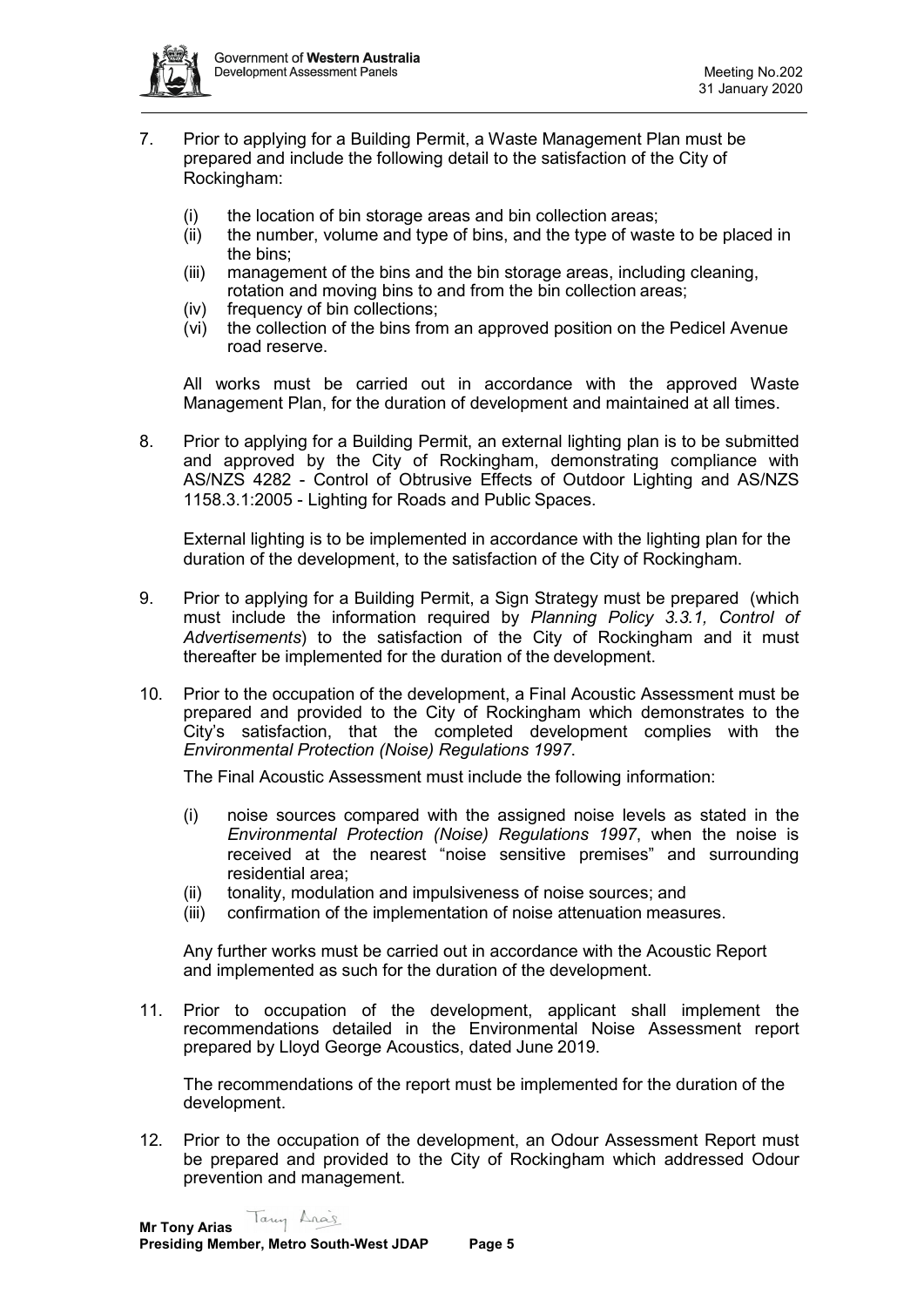

- 13. Prior to the occupation of the development, the verge, footpath and kerbing must be reinstated to the satisfaction of the City of Rockingham.
- 14. Prior to occupation of the development, the Bushfire Management Plan prepared by Eco Logical, dated October 2019 shall be updated to reflect the revised approved site plan.
- 15. Earthworks over the site associated with the development must be stabilised to prevent sand or dust blowing off the site, and appropriate measures shall be implemented within the time and in the manner directed by the City of Rockingham in the event that sand or dust is blown from the site.
- 16. The on-site car park area shall:
	- (i) be provided with a minimum of 53 parking spaces, seven temporary bays and 28 service and queuing bays;
	- (ii) be designed in accordance with Australian/New Zealand Standard AS/NZS 2890.1:2004, *Parking facilities, Part 1: Off-street car parking* unless otherwise specified by this approval, prior to applying for a Building Permit;
	- (iii) include one car parking space dedicated to people with disability designed in accordance with Australian/New Zealand Standard AS/NZS 2890.6:2009, *Parking facilities, Part 6: Off-street parking for people with disabilities*, linked to the main entrance of the development by a continuous accessible path of travel designed in accordance with Australian Standard AS 1428.1—2009, *Design for access and mobility, Part 1: General Requirements for access—New building work*; and
	- (iv) be constructed, sealed, kerbed, drained and marked prior to the development being occupied and maintained thereafter.

The car parking area must comply with the above requirements for the duration of the development.

- 17. Materials, sea containers, goods or bins must not be stored within the carpark at any time.
- 18. A bin storage area must be designed with a size suitable to service the development and be screened from view of the street to the satisfaction of the City of Rockingham.

The bin storage area must be constructed prior to the occupation of the development and must be retained and maintained in good condition for the duration of the Development.

- 19. The development must be connected to Water Corporation sewer mains prior to the occupation of the development, and must remain connected at all times.
- 20. Four (4) long-term and six (6) short-term bicycle parking spaces must be designed in accordance with AS2890.3-1993, *Parking facilities, Part 3: Bicycle parking facilities,* prior to commencement of development.

The bicycle parking scapes must be constructed prior to occupation of the development.

21. In accordance with City of Rockingham Planning Policy 3.3.14 - Bicycle parking and End of Trip Facilities, one (1) male and one (1) female secure hot-water shower, change room and clothing locker must be provided for the development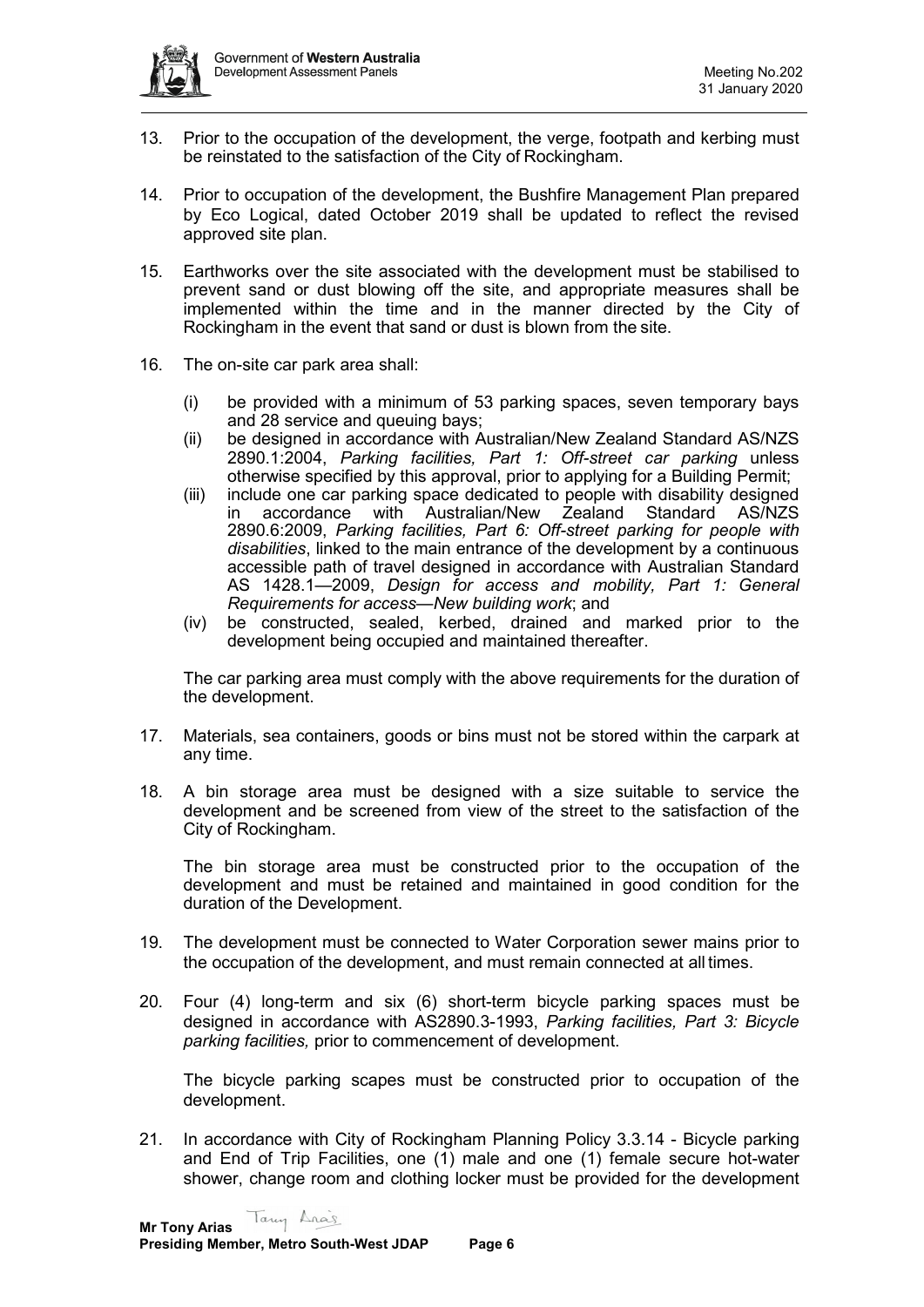

which must be designed in accordance with that Policy and approved by the City of Rockingham prior to applying for a Building Permit and constructed prior to occupancy of the development.

The showers, change rooms and lockers must be retained and maintained in good and safe condition for the duration of the development.

- 22. Trees, shrubs taller than 2m and grasstree plants (XANTHORRHOEACEAE family) must be retained (unless specifically identified for removal on the approved plans) and, during the construction period, measures for their retention must be taken in accordance with Australian Standard AS 4970— 2009, Protection of trees on development sites.
- 23. All commercial vehicle movements shall occur outside the peak hour periods to minimise traffic safety risk.
- 24. Prior to occupation of development, a 'No Stopping' yellow painted box shall be provided within the east bound land of the Singleton Beach Road road reserve adjacent to the proposed access location, to the satisfaction of the City of Rockingham.

#### Advice Notes

- 1. This Approval relates to the details provided in the application; to undertake the development in a different manner to that stated in the application, a new application for Development Approval must be submitted to the City of Rockingham.
- 2. A Certified Building Permit must be obtained prior to construction and thereafter an Occupancy Permit must be obtained; the applicant and owner should liaise with the City's Building Services in this regard.
- 3. The development must comply with the *Environmental Protection (Noise) Regulations 1997*; contact the City's Health Services for information on confirming requirements.
- 4. A separate approval from the City's Health Services is required under the Food Act 2008 and Food Safety Standards. This is required prior to the lodgement of an application for a Building Permit. The applicant should liaise with the City's Health Services in this regard.
- 5. A Sign Permit must be obtained for any advertising associated with the development, including signage painted on the building; the applicant should liaise with the City's Building Services in this regard.
- 6. With respect to the landscaping plan, the applicant and owner should liaise with the City of Rockingham's Land Development and Infrastructure Services to confirm requirements for the landscaping plan, including the requirements for developing and maintaining of the street verges abutting the development site.
- 7. All works in the road reserve, including construction of a crossover or footpath and any works to the road carriageway must be to the specifications of the City of Rockingham. The applicant should liaise with the City of Rockingham's Engineering Services in this regard.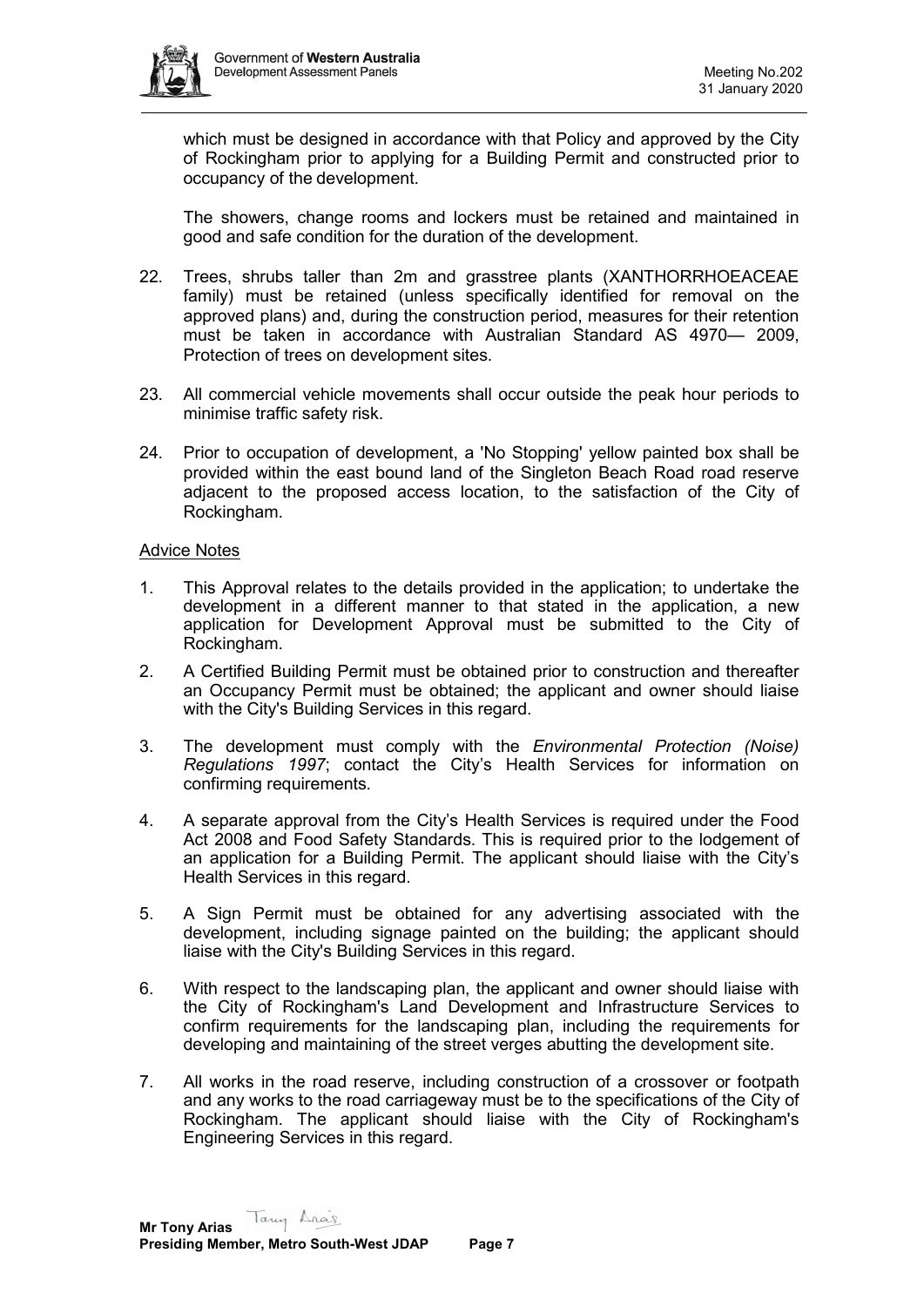

- 8. Existing retained street trees adjacent to the development site must be protected throughout the course of the project in accordance with Australian Standard AS 4970-2009 protection of trees on Development Sites.
- 9. Any demolition work involving asbestos must be in accordance with the Health (Asbestos) Regulations 1992.
- 10. Development the subject of this development approval must comply with the Environmental Protection Act 1986 and the Environmental Protection (Unauthorised Discharge) Regulations 2004 in relation to discharges into the environment.
- 11. In relation to Condition 23, the swept path analysis suggests that the movement for the commercial vehicles within the site would be encroaching into the opposing traffic lane as well as incorporating reversing movements which increases traffic safety risks and would impact upon traffic flow within the car parking areas.
- 12. In relation to Condition 10, the following conditions must form part of the Final Acoustics Report as per the approved Acoustic Report's recommendations:
	- Rooftop mechanical plant (including exhaust fans) to be located behind local screening or as close to parapets as possible;
	- Mechanical plant to be in line with those assumed in the modelling refer *Table 3-2*;
	- Floor mounted mechanical plant of BP and commercial tenancies to be located within a solid screened service yard of at least 2.0m wall height; Mechanical plant that will operate during the night (e.g. refrigeration condensers) to be selected having a low speed option;
	- Mechanical plant to be maintained to ensure noise levels do not increase over time;
	- Mechanical plant to be installed using anti-vibration isolation mounts;
	- Any external music or the like shall be low level and completely inaudible at residences;
	- Bin servicing shall occur between 7am and 7pm Mondays to Saturdays. The servicing of bins would fall under regulation 14A and provided it is carried out within the stipulated hours and undertaken as quietly as reasonably practicable, the 'normal' assigned levels do not apply. Where possible, bins shall be located in areas away from and/or screened from residences;
	- Access grates shall be firmly seated in position and fitted with rubber gaskets to avoid excess banging.

Where an development approval has so lapsed, no development shall be carried out without further approval having first been sought and obtained, unless the applicant has applied and obtained Development Assessment Panel approval to extend the approval term under regulation 17(1)(a) of the *Planning and Development (Development Assessment Panels) Regulations 2011.*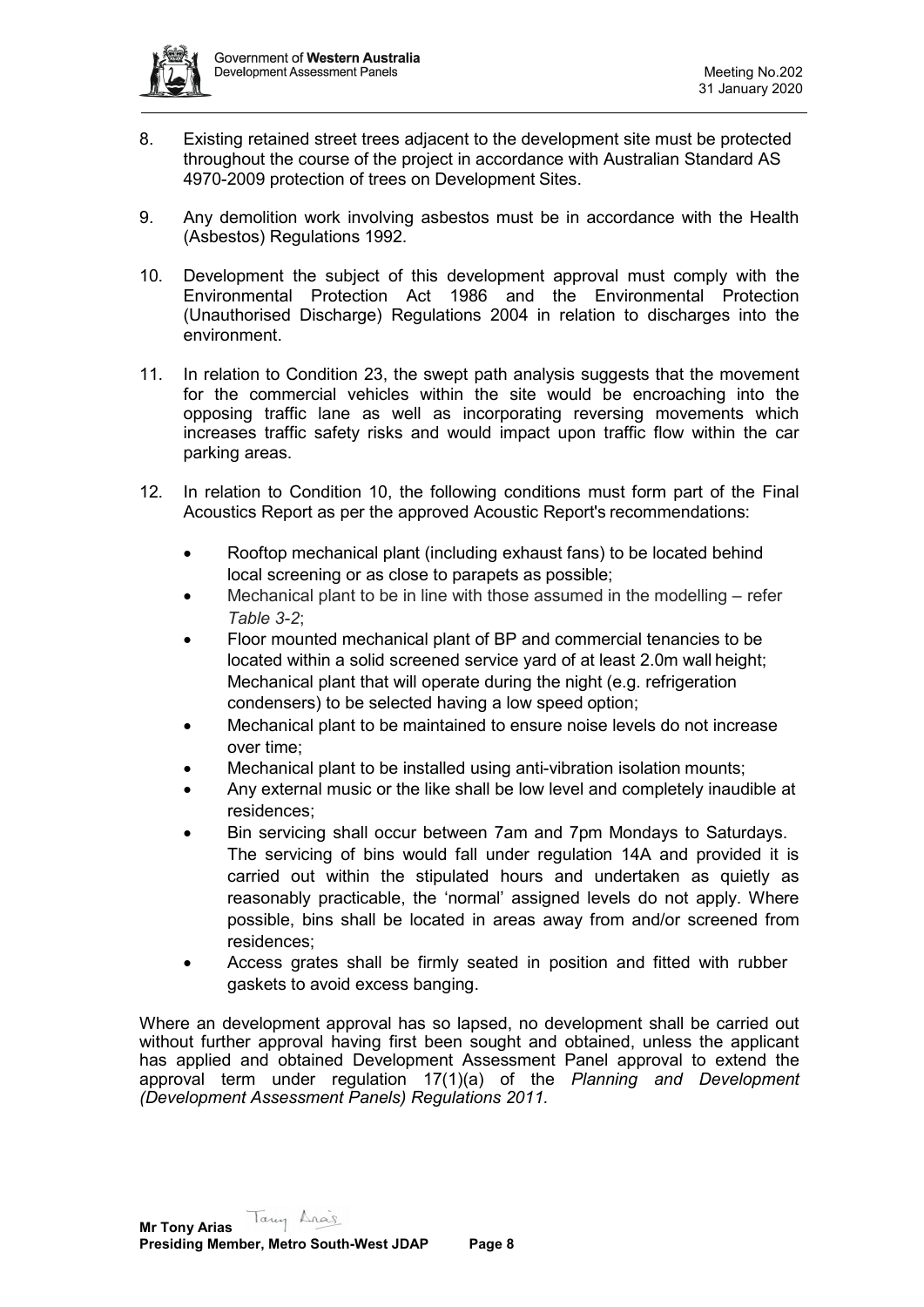

# **AMENDING MOTION**

**Moved by:** Ms Lee O'Donohue **Seconded by:** Mr John Syme

*The following amendments were made en bloc:*

(i) That condition 2 be amended to read as follows:

*Prior to applying for a Building Permit, revised drawings shall be provided to the satisfaction of the City of Rockingham illustrating that:*

- *The commercial Pylon Sign has a maximum height of 9 metres from the ground level, measured from the street; and*
- *BP Floor Plan and Site plan are provided with screening device along the eastern elevation of the building to ensure external fixtures are screened from view.*
- (ii) That condition 4 be amended to read as follows:

*Prior to applying for a Building Permit, an updated Landscaping Plan to the satisfaction of the City of Rockingham and Main Roads Western Australia must be prepared and must include the following:* 

- *(i) the location, number and type of existing and proposed trees and shrubs, including calculations for the landscaping area;*
- *(ii) any lawns to be established and areas to be mulched;*
- *(iii) any natural landscape areas to be retained, including retention of all existing street trees adjoining the site;*
- *(iv) those areas to be reticulated or irrigated;*
- *(v) proposed upgrading to landscaping, paving and reticulation of all verge areas; and*
- *(vi) the portion of existing concrete kerbing within the Mandurah Road verge is to be removed in order to provide a continuous irrigated turf verge;*
- *(vii) show concrete garden kerb separation between garden beds and turf areas; and*
- *(viii) show portions of proposed footpath to be installed and connected to the existing.*

*The landscaping, paving and reticulation must be completed prior to the occupation of the development, and the approved Landscaping Plan must be maintained at all times to the satisfaction of the City of Rockingham for the duration of the development.*

(iii) Advice note 7 be amended to read as follows:

*All works in the road reserve, including construction of a crossover or footpath, landscaping and any works to the road carriageway must be to the specifications of the City of Rockingham and Main Road Western Australia*. *The applicant should liaise with the City of Rockingham's Engineering Services in this regard or Main Roads Western Australia.*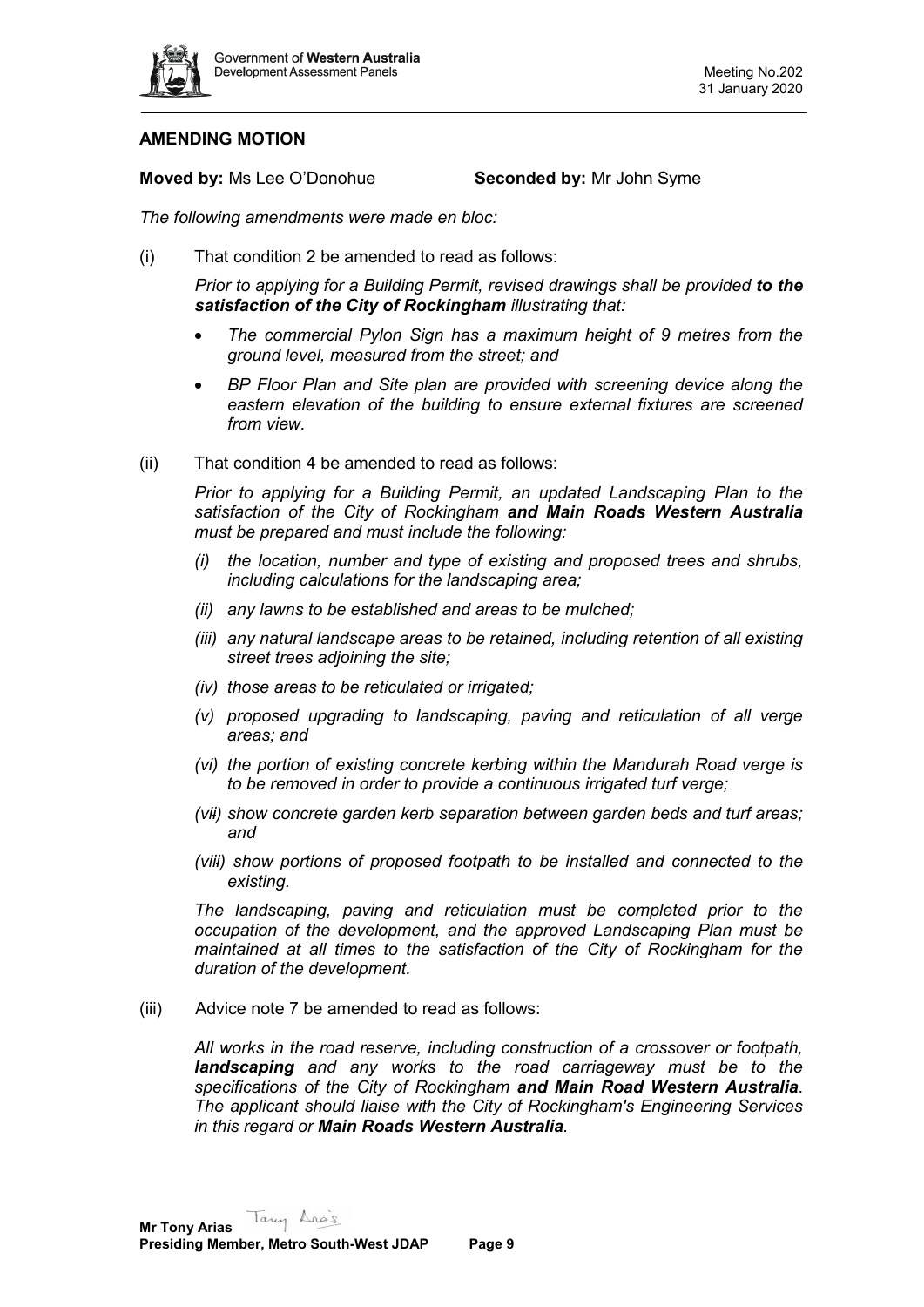

(iv) That condition 7 be amended to read as follows:

*Prior to applying for a Building Permit, a Waste Management Plan must be prepared and include the following detail to the satisfaction of the City of Rockingham:* 

- *(i) the location of bin storage areas and bin collection areas;*
- *(ii) the number, volume and type of bins, and the type of waste to be placed in the bins;*
- *(iii) management of the bins and the bin storage areas, including cleaning, rotation and moving bins to and from the bin collection areas;*
- *(iv) frequency of bin collections;*
- *(vi) the collection of the bins from an approved position on the Pedicel Avenue road reserve.*

*All works must be carried out in accordance with the approved Waste Management Plan, for the duration of development and maintained at all times.*

(v) That condition 12 be amended to read as follows:

*Prior to the occupation of the development, an Odour Assessment Report for the proposed Fast Food Outlets must be prepared and provided to the City of Rockingham which addressed Odour prevention and management.*

(vi) That condition 13 be amended to read as follows:

*Prior to the occupation of the development, the verge, footpath and kerbing of Singleton Beach Road must be reinstated to the satisfaction of the City of Rockingham.*

(vii) That condition 16 be amended to read as follows:

*The on-site car park area shall:*

- *(i) be provided with a minimum of 53 parking spaces, seven temporary bays and 28 service and queuing bays;*
- *(ii) be designed in accordance with Australian/New Zealand Standard AS/NZA 2890.1:2004, Parking facilities, Part 1: Off-street car parking unless otherwise specified by this approval, prior to applying for a Building Permit;*
- *(iii) include one car parking space dedicated to people with disability designed in accordance with Australian/New Zealand Standard AS/NZA 2890.1:2004, Parking facilities, Part 6: Off-street parking for people with disabilities, linked to the main entrance of the development by a continuous accessible path of travel designed in accordance with Australian Standard AS 1428.1-2009, Design for access and mobility, Part 1: General Requirements for access – New building work; and*
- *(iv) be constructed, sealed, kerbed, drained and marked prior to the development being occupied and maintained thereafter.*

*The car parking area must comply with the above requirements for the duration of the development.*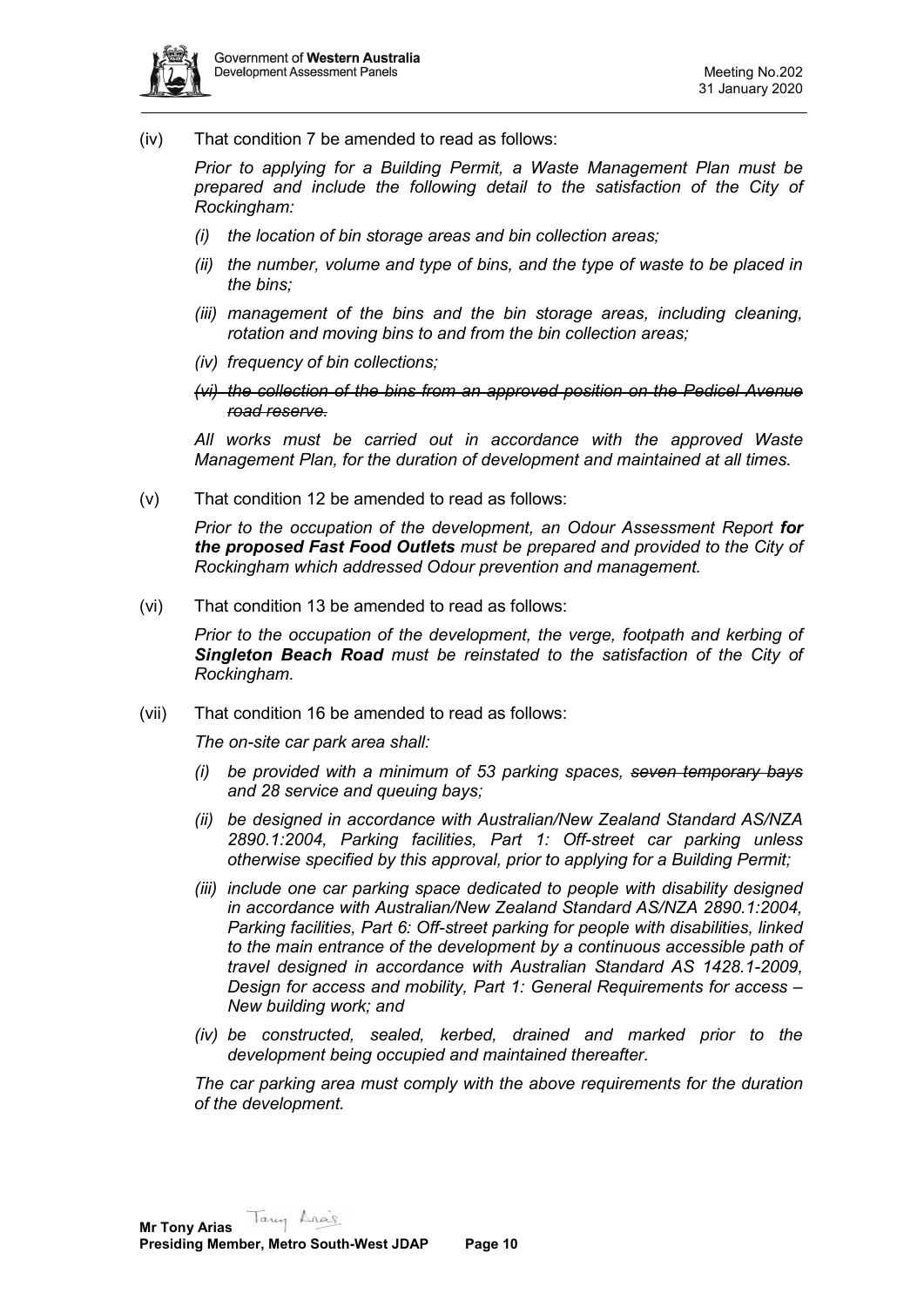

(viii) The condition 23 be amended to read as follows:

*All commercial vehicle movements shall occur outside the peak hour periods. No commercial delivered by vehicles in excess of 6m in length are permitted between the hours of 7am0pam and 4pm-6pm to minimise traffic safety risk.*

**REASON:** The modified conditions proposed by Planning Solutions and the City of Rockingham were supported by the Panel.

## **The Amending Motion was put and CARRIED UNANIMOUSLY.**

## **REPORT RECOMMENDATION (AS AMENDED)**

**Approve** the DAP Application reference DAP/19/01644 and accompanying plans:

- Site Location Plan, Dwg DA01, Rev A, Dated 11.07.19;
- Demolition Plan, Dwg DA02, Rev B, Dated 09.07.19;
- Site Plan, Dwg DA03, Rev D, Dated 09.07.19;
- Survey Overlay, DA04, Rev B, dated 09.07.19;
- Landscape Plan, DA05, Rev C, dated 09.07.19;
- Floor Plan, DA06, Rev B, dated 11.07.19;
- Elevations, DA07, Rev C, dated 09.07.19;
- Elevations, DA08, Rev C, dated 09.07.19;
- Perspectives, DA09, Rev B, dated 09.07.19;
- Perspectives, DA10, Rev B, dated 09.07.19;
- Perspectives, DA11, Rev B, dated 09.07.19;

in accordance with Clause 68 of the *Planning and Development (Local Planning Schemes) Regulations 2015* and the provisions of Clause 68(2)(c) of the deemed provisions of the City of Rockingham Town Planning Scheme No.2, subject to the following conditions of approval:

#### **Conditions**

- 1. This decision constitutes development approval only and is valid for a period of 2 years from the date of approval. If the subject development is not substantially commenced within the 2 year period, the approval shall lapse and be of no further effect.
- 2. Prior to applying for a Building Permit, revised drawings shall be provided to the satisfaction of the City of Rockingham illustrating that:
	- The commercial Pylon Sign has a maximum height of 9 metres from the ground level, measured from the street; and
	- BP Floor Plan and Site plan are provided with screening device along the eastern elevation of the building to ensure external fixtures are screened from view.
- 3. Prior to commencement of development, a Stormwater Management Plan must be prepared by a suitably qualified engineer showing how stormwater will be contained on-site and those plans must be submitted to the City of Rockingham for its approval.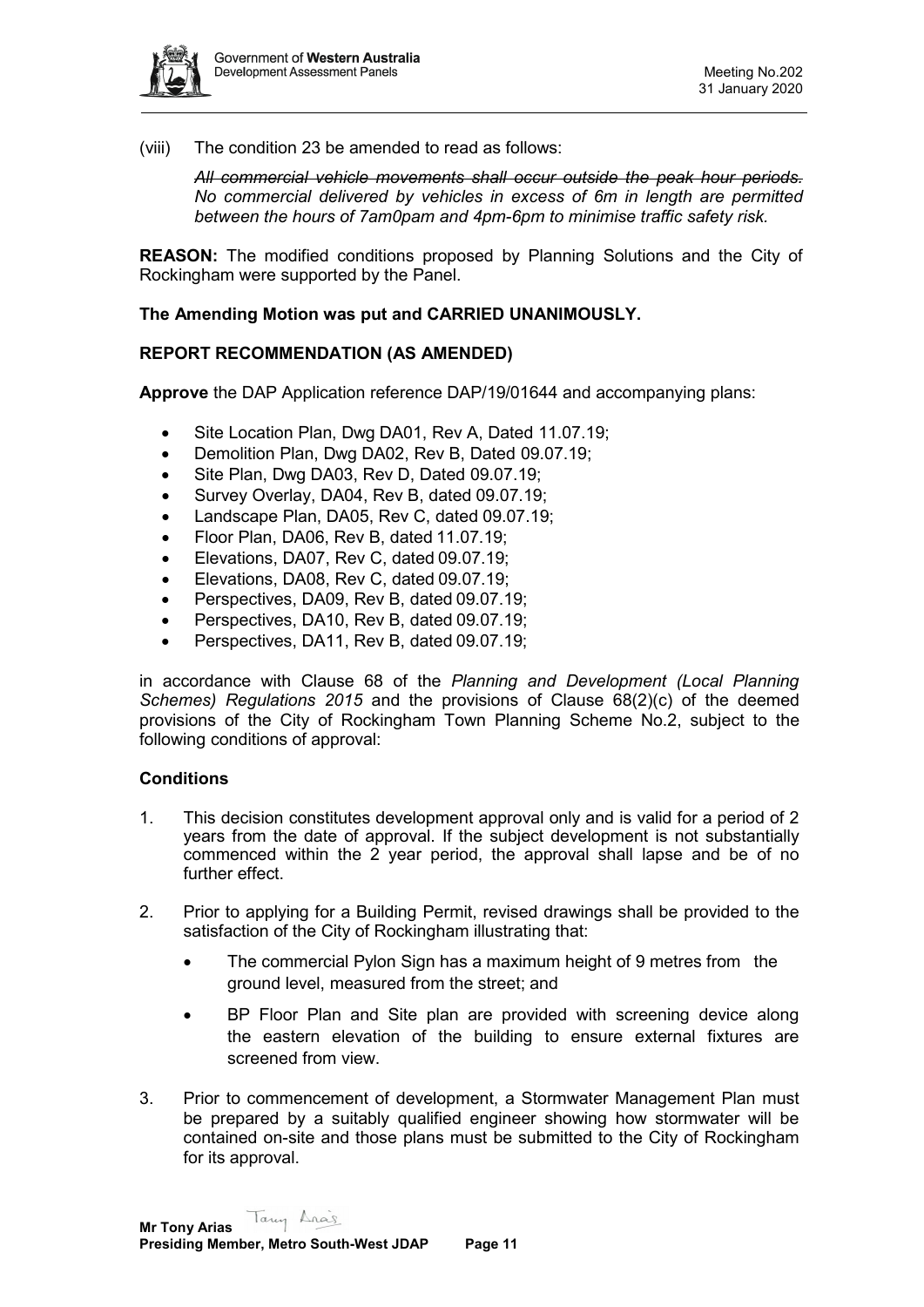

All stormwater generated by the development must be managed in accordance with Planning Policy 3.4.3 - Urban Water Management to the satisfaction of the City of Rockingham.

The approved plans must be implemented and all works must be maintained for the duration of the development.

- 4. Prior to applying for a Building Permit, an updated Landscaping Plan to the satisfaction of the City of Rockingham and Main Roads Western Australia must be prepared and must include the following:
	- (i) the location, number and type of existing and proposed trees and shrubs, including calculations for the landscaping area;
	- (ii) any lawns to be established and areas to be mulched;
	- (iii) any natural landscape areas to be retained, including retention of all existing street trees adjoining the site;
	- (iv) those areas to be reticulated or irrigated;
	- (v) proposed upgrading to landscaping, paving and reticulation of all verge areas; and
		- (vi) *(vi) the portion of existing concrete kerbing within the Mandurah Road verge is to be removed in order to provide a continuous irrigated turf verge;*
	- (vii) show concrete garden kerb separation between garden beds and turf areas; and
	- (viii) show portions of proposed footpath to be installed and connected to the existing.

The landscaping, paving and reticulation must be completed prior to the occupation of the development, and the approved Landscaping Plan must be maintained at all times to the satisfaction of the City of Rockingham for the duration of the development.

5. Prior to occupation of the development, the Asset Protection Zone, as depicted in the Bushfire Management Plan prepared by Eco Logical, dated October 2019, must be provided in accordance with the WAPC's Guidelines for Planning in Bushfire Prone Areas.

The Asset Protection Zone must be maintained for the duration of the development.

- 6. Prior to the occupation of the development the landowner/s of Lot 24 Jade Court, Singleton and Lot 492 Mandurah Road, Singleton shall enter into a legal agreement with the City of Rockingham to ensure that appropriate arrangements are put in place for the ongoing maintenance of the Asset Protection Zone as depicted in the Bushfire Management Plan prepared by Eco Logical, dated October 2019.
- 7. Prior to applying for a Building Permit, a Waste Management Plan must be prepared and include the following detail to the satisfaction of the City of Rockingham:
	- (i) the location of bin storage areas and bin collection areas;
	- (ii) the number, volume and type of bins, and the type of waste to be placed in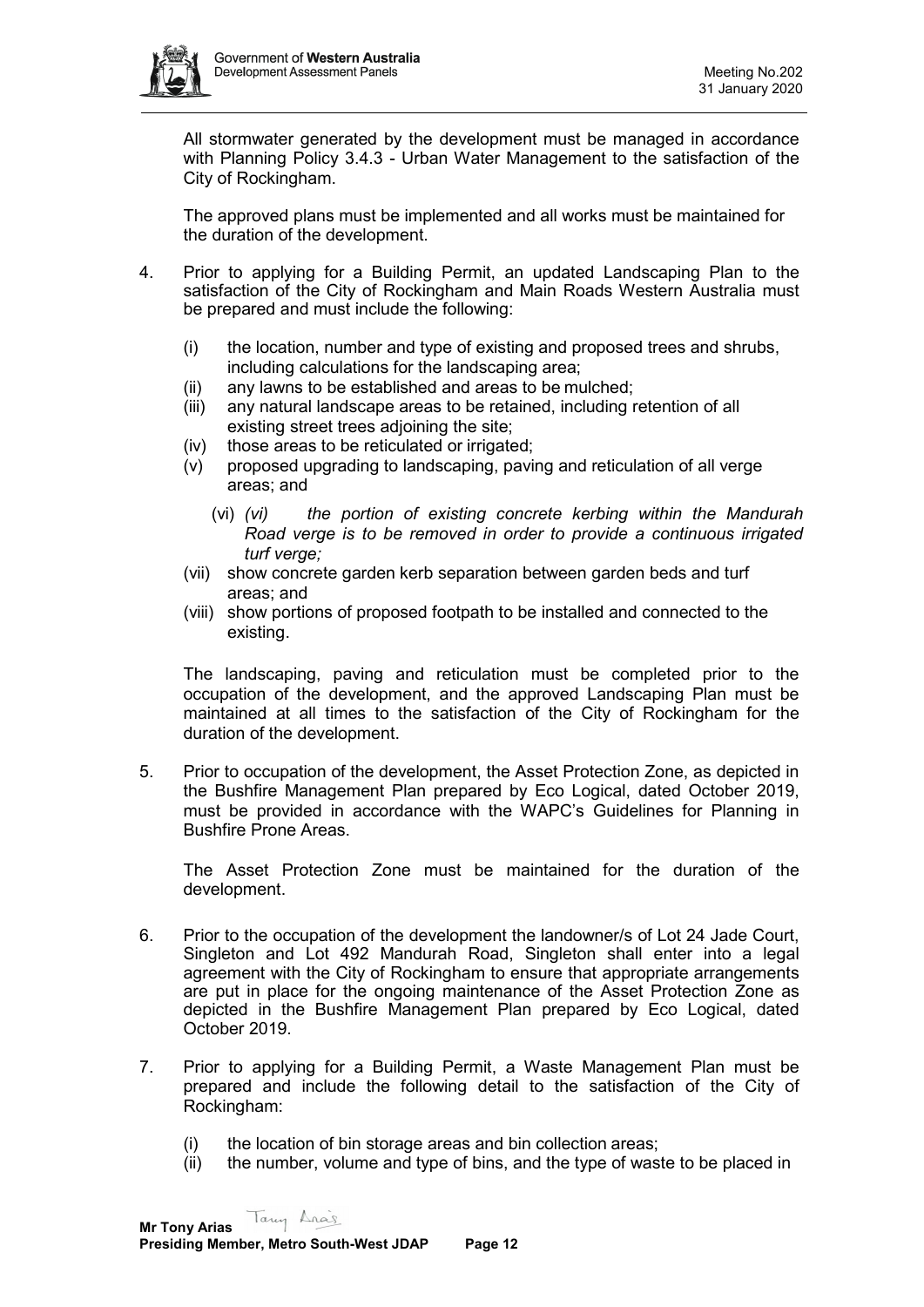

the bins;

- (iii) management of the bins and the bin storage areas, including cleaning,
- rotation and moving bins to and from the bin collection areas;
- (iv) frequency of bin collections;

All works must be carried out in accordance with the approved Waste Management Plan, for the duration of development and maintained at all times.

8. Prior to applying for a Building Permit, an external lighting plan is to be submitted and approved by the City of Rockingham, demonstrating compliance with AS/NZS 4282 - Control of Obtrusive Effects of Outdoor Lighting and AS/NZS 1158.3.1:2005 - Lighting for Roads and Public Spaces.

External lighting is to be implemented in accordance with the lighting plan for the duration of the development, to the satisfaction of the City of Rockingham.

- 9. Prior to applying for a Building Permit, a Sign Strategy must be prepared (which must include the information required by *Planning Policy 3.3.1, Control of Advertisements*) to the satisfaction of the City of Rockingham and it must thereafter be implemented for the duration of the development.
- 10. Prior to the occupation of the development, a Final Acoustic Assessment must be prepared and provided to the City of Rockingham which demonstrates to the City's satisfaction, that the completed development complies with the *Environmental Protection (Noise) Regulations 1997*.

The Final Acoustic Assessment must include the following information:

- (i) noise sources compared with the assigned noise levels as stated in the *Environmental Protection (Noise) Regulations 1997*, when the noise is received at the nearest "noise sensitive premises" and surrounding residential area;
- (ii) tonality, modulation and impulsiveness of noise sources; and
- (iii) confirmation of the implementation of noise attenuation measures.

Any further works must be carried out in accordance with the Acoustic Report and implemented as such for the duration of the development.

11. Prior to occupation of the development, applicant shall implement the recommendations detailed in the Environmental Noise Assessment report prepared by Lloyd George Acoustics, dated June 2019.

The recommendations of the report must be implemented for the duration of the development.

- 12. Prior to the occupation of the development, an Odour Assessment Report for the proposed Fast Food Outlets must be prepared and provided to the City of Rockingham which addressed Odour prevention and management.
- 13. Prior to the occupation of the development, the verge, footpath and kerbing of Singleton Beach Road must be reinstated to the satisfaction of the City of Rockingham.
- 14. Prior to occupation of the development, the Bushfire Management Plan prepared by Eco Logical, dated October 2019 shall be updated to reflect the revised approved site plan.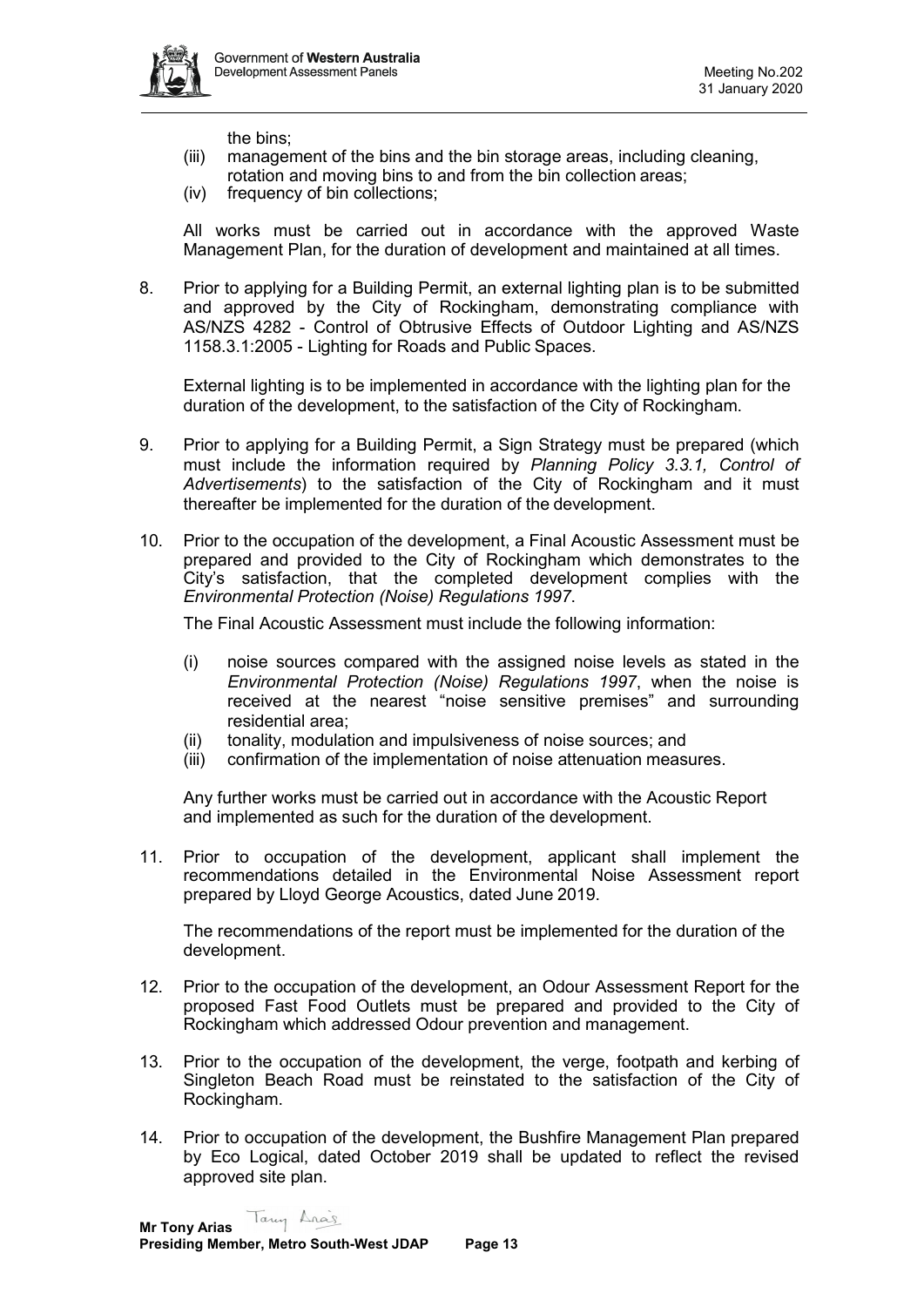

- 15. Earthworks over the site associated with the development must be stabilised to prevent sand or dust blowing off the site, and appropriate measures shall be implemented within the time and in the manner directed by the City of Rockingham in the event that sand or dust is blown from the site.
- 16. The on-site car park area shall:
	- (i) be provided with a minimum of 53 parking spaces, and 28 service and queuing bays;
	- (ii) be designed in accordance with Australian/New Zealand Standard AS/NZS 2890.1:2004, *Parking facilities, Part 1: Off-street car parking* unless otherwise specified by this approval, prior to applying for a Building Permit;
	- (iii) include one car parking space dedicated to people with disability designed accordance with Australian/New Zealand Standard AS/NZS 2890.6:2009, *Parking facilities, Part 6: Off-street parking for people with disabilities*, linked to the main entrance of the development by a continuous accessible path of travel designed in accordance with Australian Standard AS 1428.1—2009, *Design for access and mobility, Part 1: General Requirements for access—New building work*; and
	- (iv) be constructed, sealed, kerbed, drained and marked prior to the development being occupied and maintained thereafter.

The car parking area must comply with the above requirements for the duration of the development.

- 17. Materials, sea containers, goods or bins must not be stored within the carpark at any time.
- 18. A bin storage area must be designed with a size suitable to service the development and be screened from view of the street to the satisfaction of the City of Rockingham.

The bin storage area must be constructed prior to the occupation of the development and must be retained and maintained in good condition for the duration of the Development.

- 19. The development must be connected to Water Corporation sewer mains prior to the occupation of the development, and must remain connected at all times.
- 20. Four (4) long-term and six (6) short-term bicycle parking spaces must be designed in accordance with AS2890.3-1993, *Parking facilities, Part 3: Bicycle parking facilities,* prior to commencement of development.

The bicycle parking spaces must be constructed prior to occupation of the development.

21. In accordance with City of Rockingham Planning Policy 3.3.14 - Bicycle parking and End of Trip Facilities, one (1) male and one (1) female secure hot-water shower, change room and clothing locker must be provided for the development which must be designed in accordance with that Policy and approved by the City of Rockingham prior to applying for a Building Permit and constructed prior to occupancy of the development.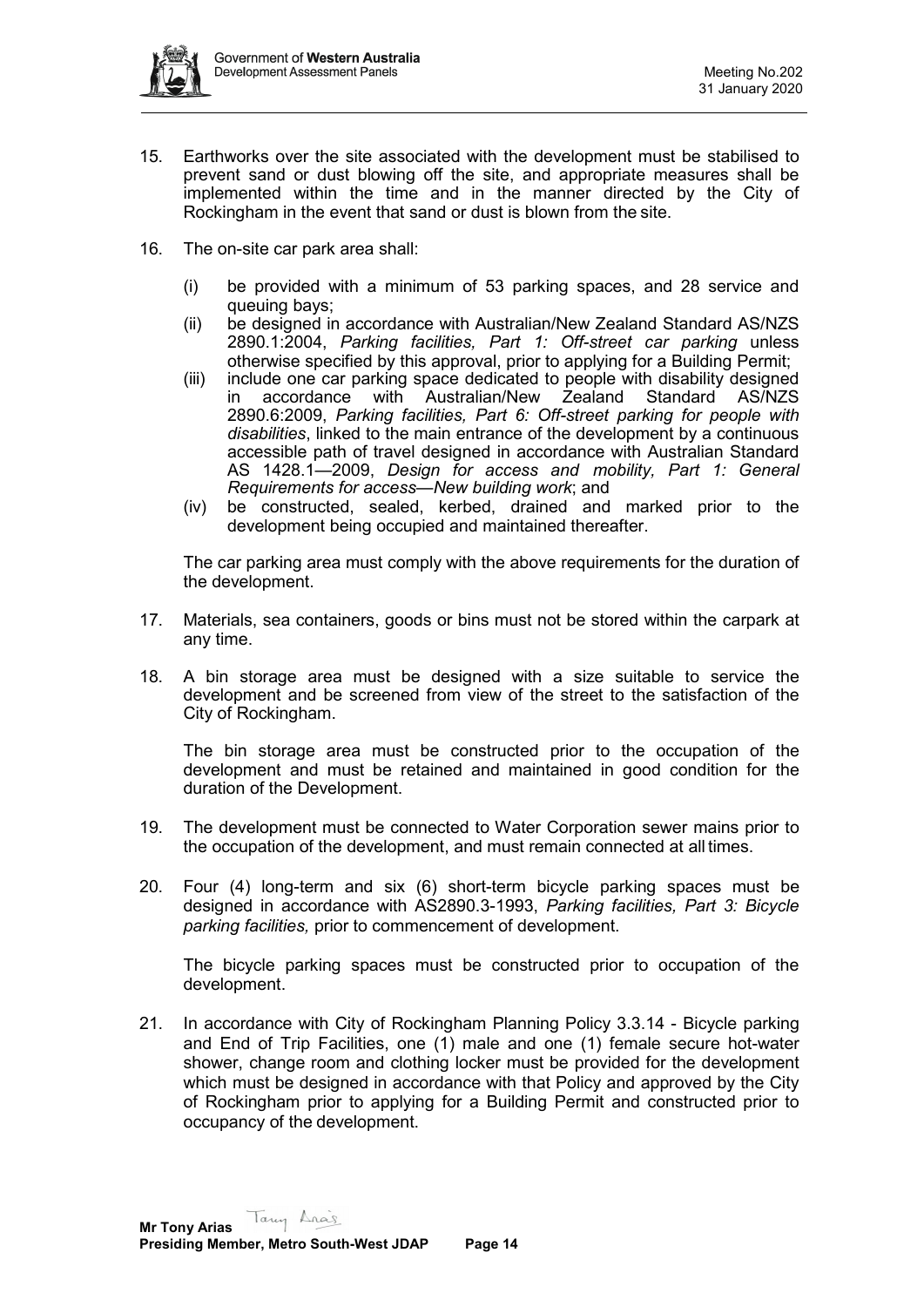

The showers, change rooms and lockers must be retained and maintained in good and safe condition for the duration of the development.

- 22. Trees, shrubs taller than 2m and grasstree plants (XANTHORRHOEACEAE family) must be retained (unless specifically identified for removal on the approved plans) and, during the construction period, measures for their retention must be taken in accordance with Australian Standard AS 4970— 2009, Protection of trees on development sites.
- 23. No commercial deliveries by vehicles in excess of 6m in length are permitted between the hours of 7am-9am and 4pm-6pm to minimize traffic safety risk.
- 24. Prior to occupation of development, a 'No Stopping' yellow painted box shall be provided within the east bound land of the Singleton Beach Road road reserve adjacent to the proposed access location, to the satisfaction of the City of Rockingham.

#### Advice Notes

- 1. This Approval relates to the details provided in the application; to undertake the development in a different manner to that stated in the application, a new application for Development Approval must be submitted to the City of Rockingham.
- 2. A Certified Building Permit must be obtained prior to construction and thereafter an Occupancy Permit must be obtained; the applicant and owner should liaise with the City's Building Services in this regard.
- 3. The development must comply with the *Environmental Protection (Noise) Regulations 1997*; contact the City's Health Services for information on confirming requirements.
- 4. A separate approval from the City's Health Services is required under the Food Act 2008 and Food Safety Standards. This is required prior to the lodgement of an application for a Building Permit. The applicant should liaise with the City's Health Services in this regard.
- 5. A Sign Permit must be obtained for any advertising associated with the development, including signage painted on the building; the applicant should liaise with the City's Building Services in this regard.
- 6. With respect to the landscaping plan, the applicant and owner should liaise with the City of Rockingham's Land Development and Infrastructure Services to confirm requirements for the landscaping plan, including the requirements for developing and maintaining of the street verges abutting the development site.
- 7. All works in the road reserve, including construction of a crossover or footpath, landscaping and any works to the road carriageway must be to the specifications of the City of Rockingham and Main Roads Western Australia. The applicant should liaise with the City of Rockingham's Engineering Services in this regard or Main Roads Western Australia.
- 8. Existing retained street trees adjacent to the development site must be protected throughout the course of the project in accordance with Australian Standard AS 4970-2009 protection of trees on Development Sites.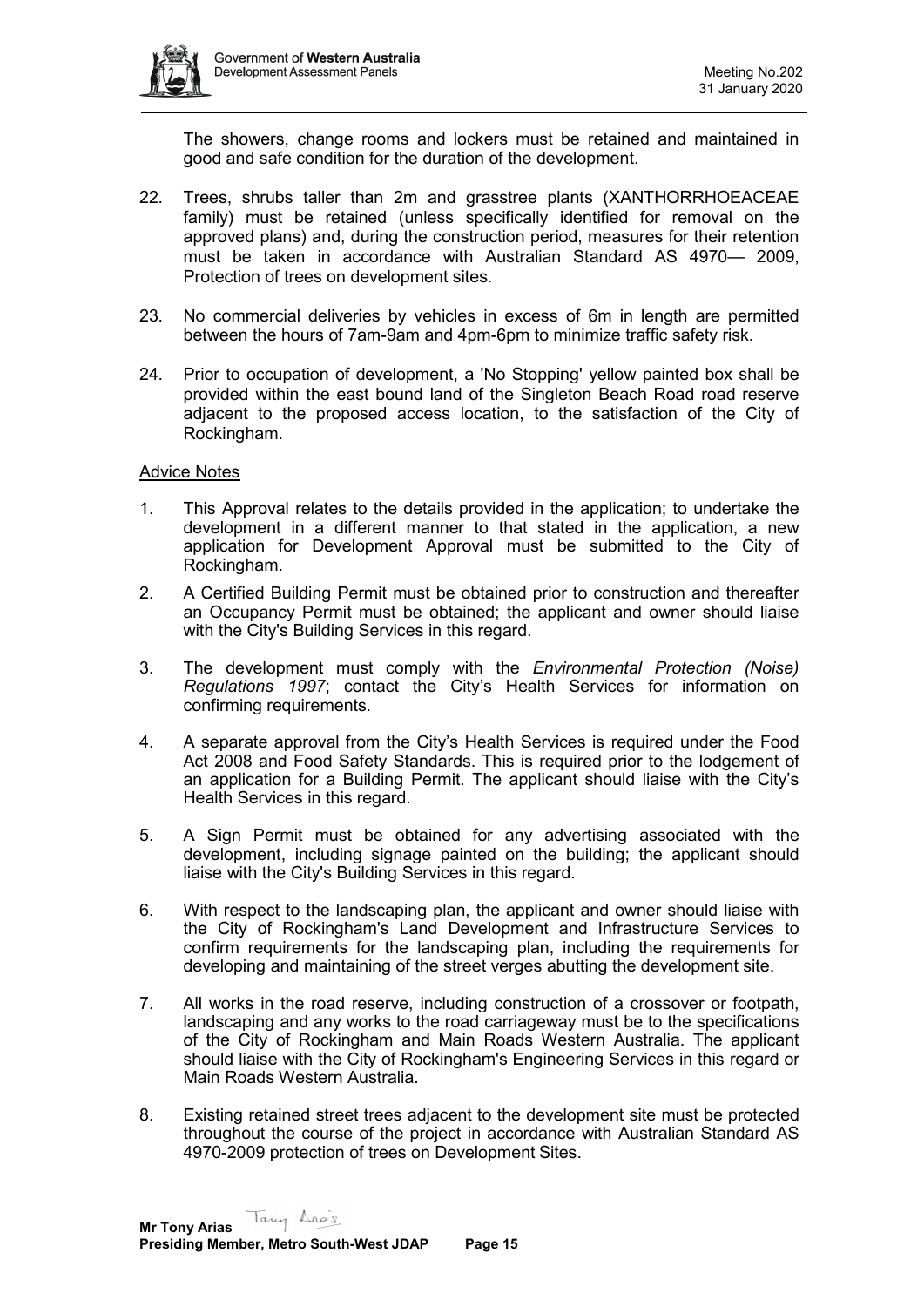

- 9. Any demolition work involving asbestos must be in accordance with the Health (Asbestos) Regulations 1992.
- 10. Development the subject of this development approval must comply with the Environmental Protection Act 1986 and the Environmental Protection (Unauthorised Discharge) Regulations 2004 in relation to discharges into the environment.
- 11. In relation to Condition 23, the swept path analysis suggests that the movement for the commercial vehicles within the site would be encroaching into the opposing traffic lane as well as incorporating reversing movements which increases traffic safety risks and would impact upon traffic flow within the car parking areas.
- 12. In relation to Condition 10, the following conditions must form part of the Final Acoustics Report as per the approved Acoustic Report's recommendations:
	- Rooftop mechanical plant (including exhaust fans) to be located behind local screening or as close to parapets as possible;
	- Mechanical plant to be in line with those assumed in the modelling refer *Table 3-2*;
	- Floor mounted mechanical plant of BP and commercial tenancies to be located within a solid screened service yard of at least 2.0m wall height; Mechanical plant that will operate during the night (e.g. refrigeration condensers) to be selected having a low speed option;
	- Mechanical plant to be maintained to ensure noise levels do not increase over time;
	- Mechanical plant to be installed using anti-vibration isolation mounts;
	- Any external music or the like shall be low level and completely inaudible at residences;
	- Bin servicing shall occur between 7am and 7pm Mondays to Saturdays. The servicing of bins would fall under regulation 14A and provided it is carried out within the stipulated hours and undertaken as quietly as reasonably practicable, the 'normal' assigned levels do not apply. Where possible, bins shall be located in areas away from and/or screened from residences;
	- Access grates shall be firmly seated in position and fitted with rubber gaskets to avoid excess banging.

Where an development approval has so lapsed, no development shall be carried out without further approval having first been sought and obtained, unless the applicant has applied and obtained Development Assessment Panel approval to extend the approval term under regulation 17(1)(a) of the *Planning and Development (Development Assessment Panels) Regulations 2011.*

**REASON:** In accordance with details contained in the Responsible Authority Report and Amending Motion.

**The Report Recommendation (as amended) was put and CARRIED UNANIMOUSLY.**